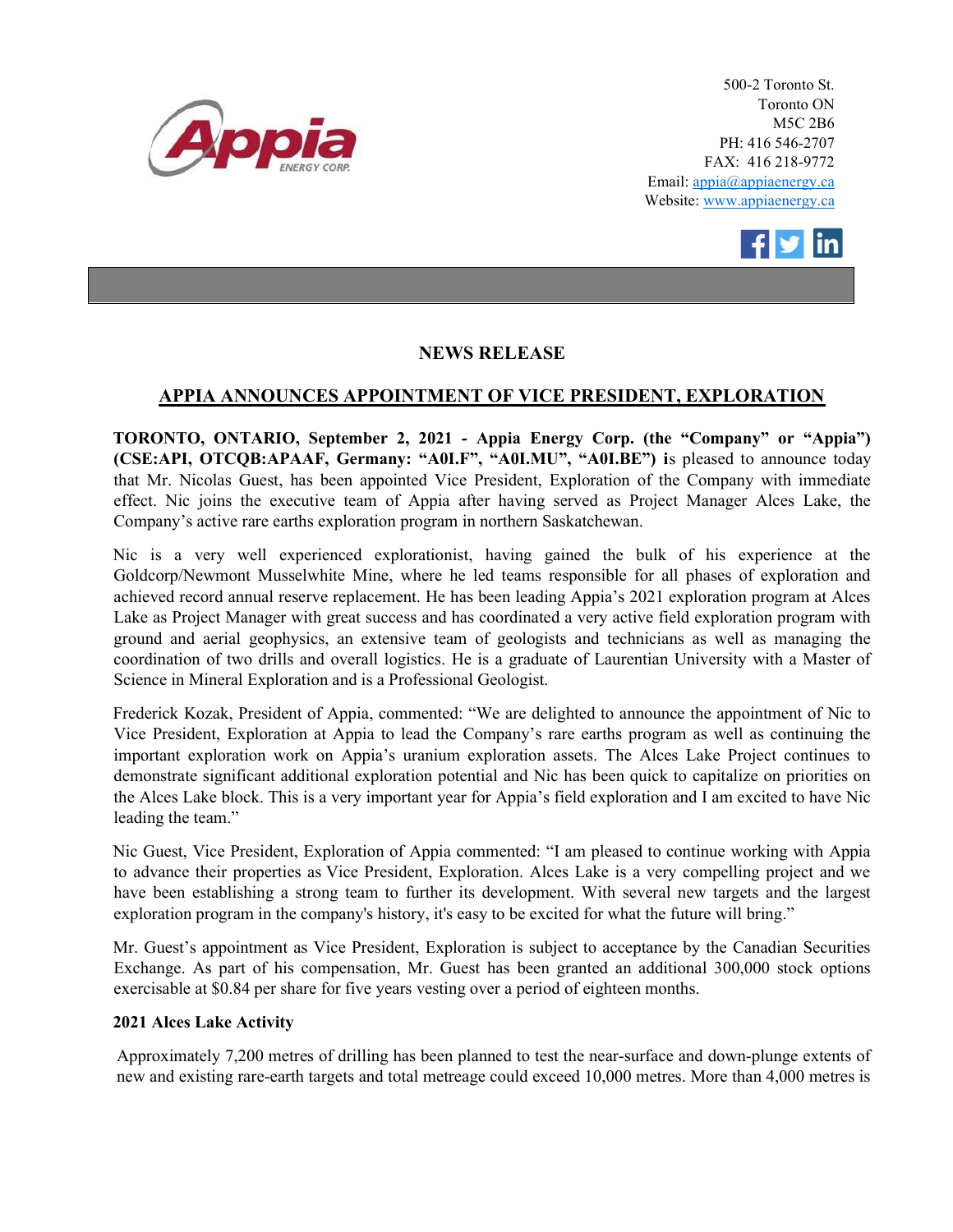dedicated to identifying the depth potential of the WRCB zones and help complete the understanding of this significant discovery.

The Company is fully-funded for the 2021 program and all required permits for the exploration activities are in-hand.

With the largest exploration and diamond drilling program in the Company's history now underway, exploration results will be released as received and analyzed by the company. Analysis of the summer exploration and drilling program will follow and may lead to the preparation of an NI 43-101 (Technical Report with 3D Geophysical-geological Models & Preliminary Economic Assessment) report expected near the end of 2021. The Alces Lake project encompasses some of the highest-grade total and critical\* REEs and gallium mineralization in the world, hosted within a number of surface and near surface monazite occurrences that remain open at depth and along strike.

The Alces Lake project is located in northern Saskatchewan, the same provincial jurisdiction that is developing a "first-of-its-kind" rare earth processing facility in Canada (currently under construction by the Saskatchewan Research Council, it is scheduled to become operational in early 2023). The Alces Lake project area is 35,682.2 hectares (88,172.7 acres) in size and is 100% owned by Appia.

To ensure safe work conditions are met for the workforce, the Company has developed exploration guidelines that comply with the Saskatchewan Public Health Orders and the Public Health Order Respecting the Northern Saskatchewan Administration District in order to maintain social distancing and help prevent the transmission of COVID-19.

\* Critical rare earth elements are defined here as those that are in short-supply and high-demand for use in permanent magnets and modern electronic applications such as electric vehicles and wind turbines (i.e: neodymium (Nd), praseodymium (Pr), dysprosium (Dy) and terbium (Tb)).

The technical content in this news release was reviewed and approved by Dr. Irvine R. Annesley, P.Geo, Advisor to Appia's Board of Directors, and a Qualified Person as defined by National Instrument 43-101.

## About Appia

Appia is a Canadian publicly-listed company in the uranium and rare earth element sectors. The Company is currently focusing on delineating high-grade critical rare earth elements, gallium and uranium on the Alces Lake property, as well as exploring for high-grade uranium in the prolific Athabasca Basin on its Loranger, North Wollaston, and Eastside properties. The Company holds the surface rights to exploration for 83,706 hectares (206,842 acres) in Saskatchewan. The Company also has a 100% interest in 12,545 hectares (31,000 acres), with rare earth element and uranium deposits over five mineralized zones in the Elliot Lake Camp, Ontario.

Appia has 107.6 million common shares outstanding, 128.4 million shares fully diluted.

For more information, visit Appia's website at wwwappiaenergy.ca

Cautionary Note Regarding Forward-Looking Statements: This News Release contains forward-looking statements which are typically preceded by, followed by or including the words "believes", "expects", "anticipates", "estimates", "intends", "plans" or similar expressions. Forward-looking statements are not a guarantee of future performance as they involve risks, uncertainties and assumptions. We do not intend and do not assume any obligation to update these forward- looking statements and shareholders are cautioned not to put undue reliance on such statements.

Neither the Canadian Securities Exchange nor its Market Regulator (as that term is defined in the policies of the CSE) accepts responsibility for the adequacy or accuracy of this release.